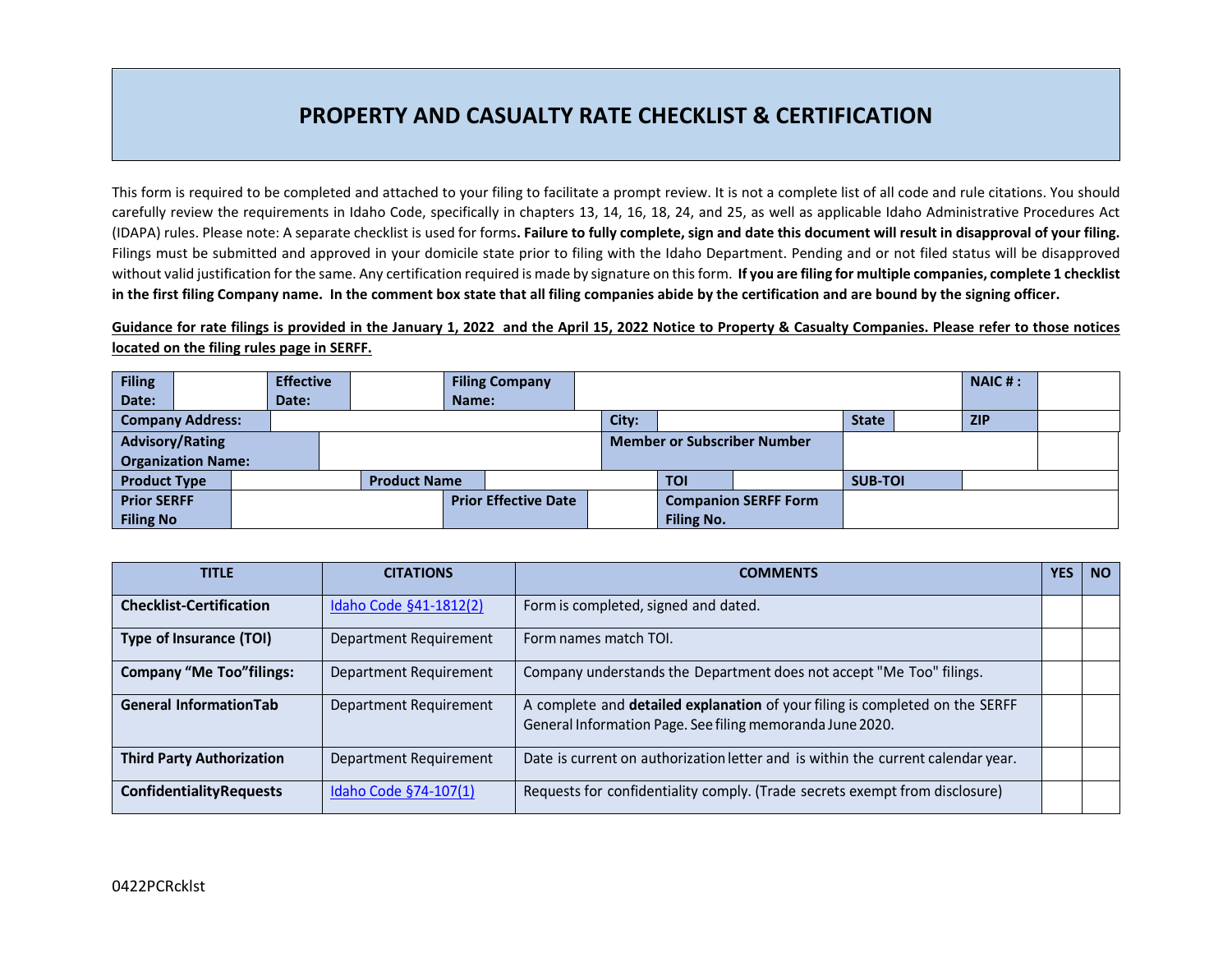| <b>TITLE</b>                                        | <b>CITATIONS</b>              | <b>COMMENTS</b>                                                                                                                                                                                                                                                                                                                                                                                                                                                                                   |  |  |
|-----------------------------------------------------|-------------------------------|---------------------------------------------------------------------------------------------------------------------------------------------------------------------------------------------------------------------------------------------------------------------------------------------------------------------------------------------------------------------------------------------------------------------------------------------------------------------------------------------------|--|--|
| <b>Rate/Rule Filing Only</b>                        | <b>Department Requirement</b> | No forms will be reviewed in a rate/ rule filing. All forms, endorsement<br>amendments must be filed in separate filing.                                                                                                                                                                                                                                                                                                                                                                          |  |  |
| <b>Rating Organization/Advisory</b><br>Organization | Idaho Code § 41-1417          | Organization is authorized to file on the company's behalf. Rating Organization<br>is disclosed on the General Information Tab.                                                                                                                                                                                                                                                                                                                                                                   |  |  |
| <b>Telematics</b>                                   | Department<br>Requirement     | Is the Company using telematics information to obtain the rate for this<br>product? If yes, the name of the Rating Organization is identified on this<br>checklist, if applicable. The Actuarial Memorandum includes explanation of<br>telematics factors used and the effect of telematics on the rate.                                                                                                                                                                                          |  |  |
| <b>Rating Organization</b><br><b>Rates, Rules</b>   | Department Requirement        | Adoption of Advisory Organization rules/rates: SERFF filing number &<br>Identification numbers included In General Information tab.<br>Non-Adoption of Advisory Organization rules/rates: SERFF filing number and<br>Identification numbers included in General Information tab.                                                                                                                                                                                                                  |  |  |
| Company name onrate/rule<br>pages:                  | Department Requirement        | Single Company filing: Carrier name appears on all documents.<br>Multiple Company filing: Carrier names bracketed. Explanation included in the<br><b>General Information Tab</b>                                                                                                                                                                                                                                                                                                                  |  |  |
| <b>Model Filings</b>                                | Department Requirement        | Is a GLM currently in use? If yes, Company must include the SERFF tracking<br>number of the GLM filing on the General Information Tab.                                                                                                                                                                                                                                                                                                                                                            |  |  |
|                                                     | Department Requirement        | Rates developed using generalized linear modeling or other predictive modeling<br>techniques must include a detailed narrative of the modeling process. This<br>should include a description of the modeling data, variable selection process,<br>data directory, model testing & validation, and any judgements made<br>throughout the process.                                                                                                                                                  |  |  |
| <b>Actuarial Memorandum</b>                         | Idaho Code §41-1437           | A sound analysis for the justification of rate change, including all exhibits<br>demonstrating the company's analysis, and the actual Idaho loss ratio data for<br>the last 5 years. Include actual losses incurred, ALE, and earned premiums.<br>Loss ratios are broken down by coverage and must contain:<br>a. Taxes, Licenses and Fees<br>b. Total production expense<br>Underwriting profit<br>C.<br>d. Any other fees that comprise the permissible loss ratio<br>e. Permissible loss ratio |  |  |

0422PCRcklst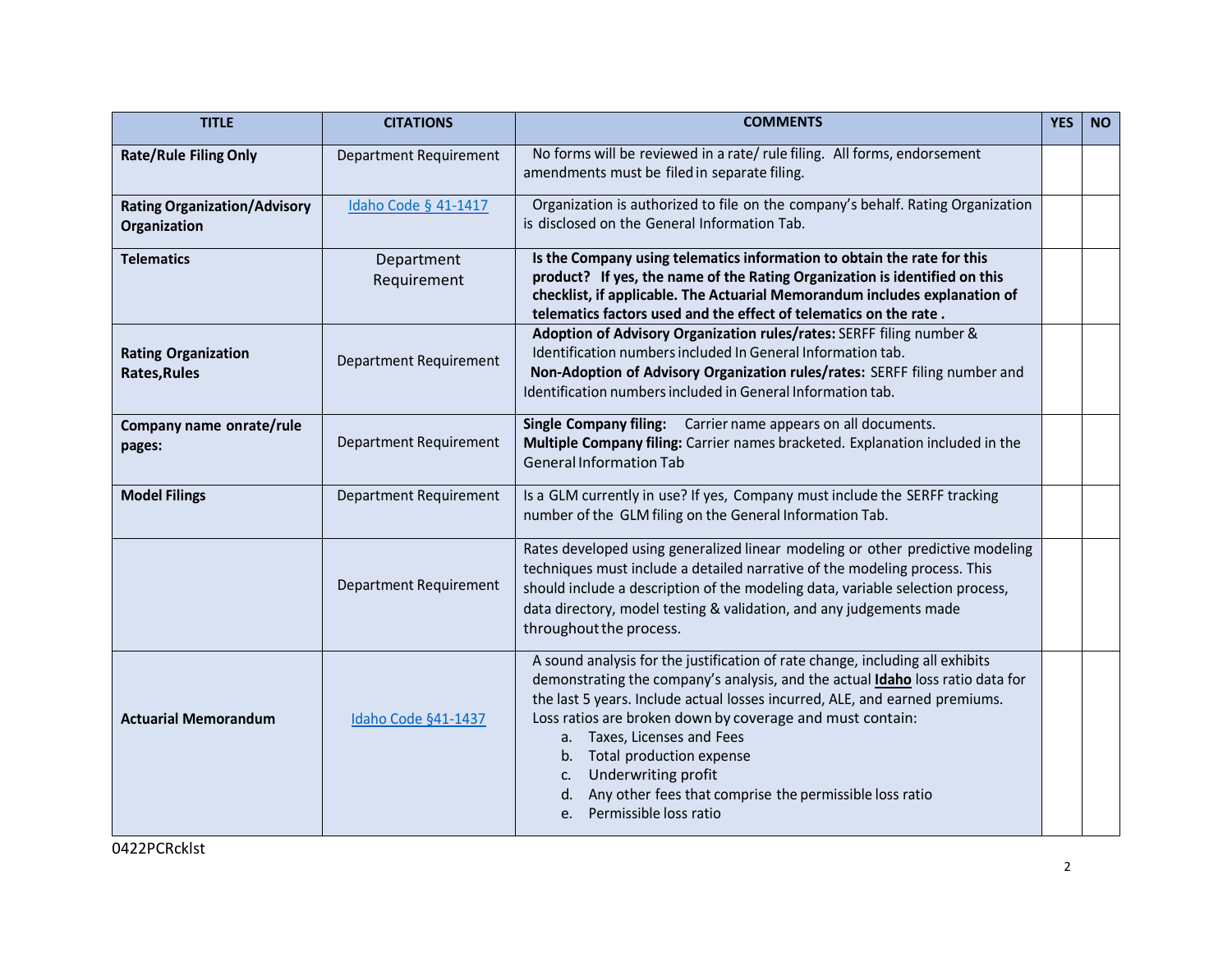| <b>TITLE</b>                        | <b>CITATIONS</b>                | <b>COMMENTS</b>                                                                                                                                                                                                                                                                                                                                                                                                                                                                                                                             | <b>YES</b> | <b>NO</b> |
|-------------------------------------|---------------------------------|---------------------------------------------------------------------------------------------------------------------------------------------------------------------------------------------------------------------------------------------------------------------------------------------------------------------------------------------------------------------------------------------------------------------------------------------------------------------------------------------------------------------------------------------|------------|-----------|
| <b>Prior Rate Filings</b>           | Department Requirement          | Last three years of rate changes, including brief description of each change,<br>with associated SERFF filing numbers included on the General Information Tab or<br>discussion document included on Supporting Documents tab.                                                                                                                                                                                                                                                                                                               |            |           |
| Rates                               | Bulletin 91-1<br>IDAPA 18.02.01 | Rates are filed on a "use and file basis" within 30 days from effective date.<br>Implementation date provided on the General Information Tab.                                                                                                                                                                                                                                                                                                                                                                                               |            |           |
| Rate Increase                       | Department Requirement          | Personal Lines:<br>Increase within +/- 15%<br>Increase within +/- 25%<br><b>Commercial Lines:</b><br>Increases above 15%/25% requires actuarial justification.                                                                                                                                                                                                                                                                                                                                                                              |            |           |
| <b>Breakout Changes</b>             | Department Requirement          | Rate increase is over 15%/25%. Actuarial justification is provided.<br>An additional exhibit demonstrates /break down any change(s) over 15%/25%<br>made for any Idaho policyholder.<br>Provide: The current factor, the new factor, the current premium, the new<br>premium, and the overall percentage of the increase on the distribution of<br>business for each Idaho policyholder.                                                                                                                                                    |            |           |
| Min/Max                             | Department Requirement          | Min/Max rate percentage change appears on Rate/Rule Schedule.                                                                                                                                                                                                                                                                                                                                                                                                                                                                               |            |           |
| <b>Exhibits</b>                     | <b>Department Requirement</b>   | A histogram is provided on an uncapped basis showing the characteristics of the<br>insured(s) receiving the maximum/minimum rate increase. Provide the average<br>dollar change, the maximum dollar change/minimum dollar change on an<br>uncapped basis If the filing is submitted for more than one company, provide a<br>separate histogram for each company.                                                                                                                                                                            |            |           |
| <b>Rate Distribution/Histogram:</b> | Department Requirement          | The maximum and minimum rate changes implemented on the rate/rule<br>schedule includes a rate distribution that includes the number of insureds, the<br>%book of business and the total increase/decrease received. Data is provided<br>in increments of 5% increase or decrease i.e. 500 insureds or 25% book of<br>business will experience a 5%-10% increase; 1000 insureds or 50% book will<br>receive a 10%-15% decrease, etc.<br>Represents the full effect - extending to the actual maximum and minimum<br>changes being requested. |            |           |
|                                     |                                 |                                                                                                                                                                                                                                                                                                                                                                                                                                                                                                                                             |            |           |

0422PCRcklst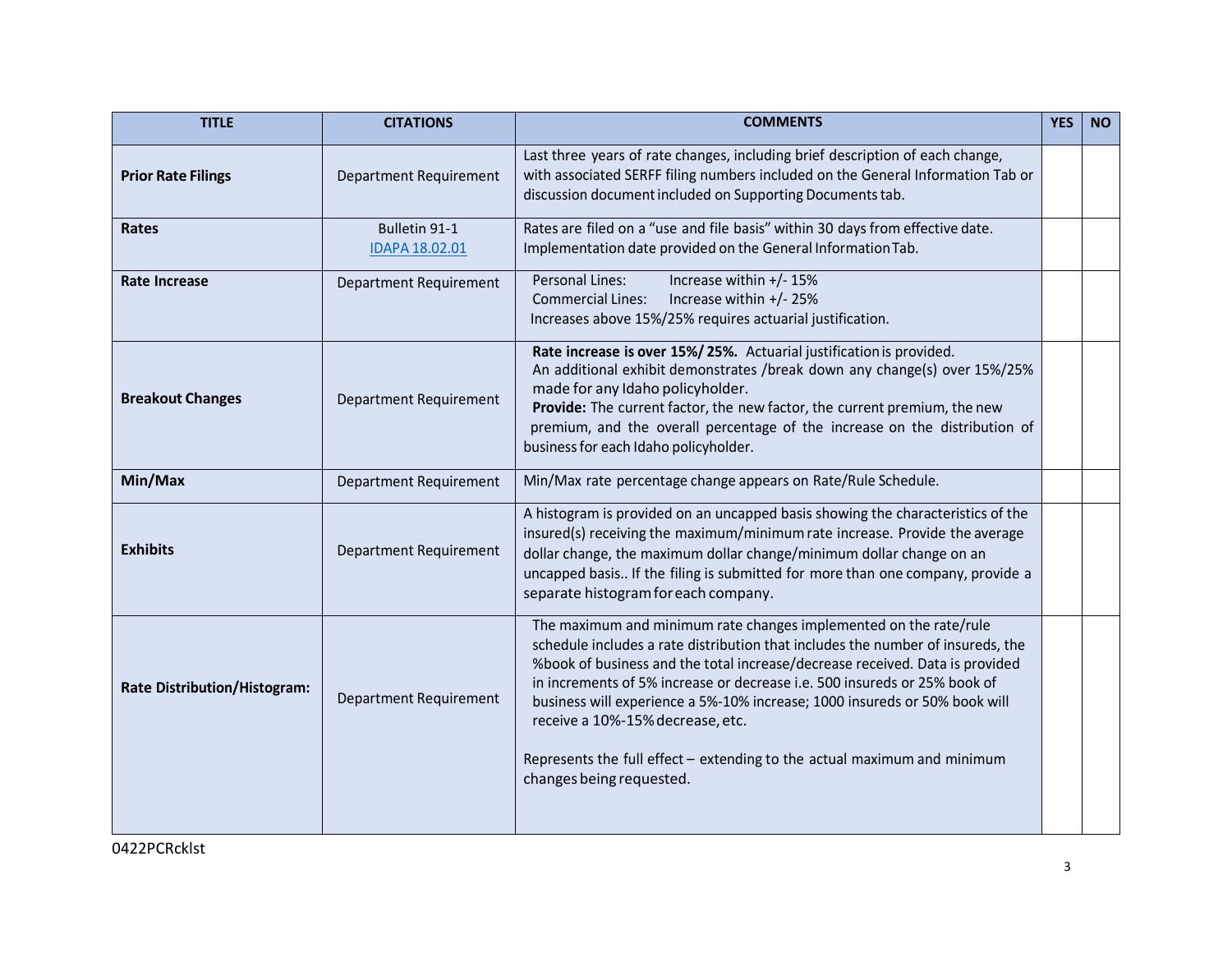| <b>TITLE</b>                                  | <b>CITATIONS</b>                                                                                                     | <b>COMMENTS</b>                                                                                                                                                                                                                                                                                                                                                                                                                         | <b>YES</b> | <b>NO</b> |
|-----------------------------------------------|----------------------------------------------------------------------------------------------------------------------|-----------------------------------------------------------------------------------------------------------------------------------------------------------------------------------------------------------------------------------------------------------------------------------------------------------------------------------------------------------------------------------------------------------------------------------------|------------|-----------|
| <b>Credit Factors: Personal Lines</b><br>Only | IDAPA 18.01.02.100.02                                                                                                | An Attestation is provided outlining the requirements set forth in the rule and is<br>attached to the supporting documentation tab.                                                                                                                                                                                                                                                                                                     |            |           |
|                                               | IDAPA 18.02.01.100.01.a                                                                                              | Company maintains records demonstrating that it does not determine the<br>rate for, cancel, non-renew, or decline a policy based primarily upon an<br>individual's credit rating or credit history.                                                                                                                                                                                                                                     |            |           |
|                                               | IDAPA 18.02.01100.01.b                                                                                               | Attestation is supported by at least two hypothetical scenarios<br>demonstrating that the premium rate using the highest credit factor does<br>not exceed twice the premium using the lowest credit factor, all noncredit<br>factors being unchanged and notwithstanding any optional coverage. The<br>two scenarios should be representative of the insurer's book of business,<br>with differing levels of coverage and demographics. |            |           |
| <b>Rate Capping: Personal Lines</b><br>Only   | Department Requirement<br>Idaho Code §41-1323(2)<br>See Notice to<br>Property & Casualty<br>Carriers January<br>2022 | Is the Company proposing rate capping in this filing? If Yes, provide the proposed<br>rate capping details in a discussion document on the Supporting<br>Documentations tab. This is not the actuarial memorandum. This should<br>include a discussion of the proposed capping rule as well as any capping<br>approved in prior filings and include prior SERFF filing numbers.                                                         |            |           |
|                                               |                                                                                                                      | The stabilizing plan is specified in the rate and rule manual.                                                                                                                                                                                                                                                                                                                                                                          |            |           |
|                                               |                                                                                                                      | The company has policies that have not yet reached their indicated rates (due to<br>stabilizing), and the company is filing additional rating or rule changes.                                                                                                                                                                                                                                                                          |            |           |
|                                               |                                                                                                                      | If Company is filing for increase during stabilization period, the Actuarial<br>Memorandum contains a narrative describing how the new rate interacts with<br>currently stabilized policies.                                                                                                                                                                                                                                            |            |           |
| <b>Fee Disclosure</b>                         | Idaho Code §41-1803                                                                                                  | All fees are considered "premium," disclosed to the insured, and included for<br>premium tax purposes.                                                                                                                                                                                                                                                                                                                                  |            |           |
| <b>Discounts</b>                              | Department Requirement                                                                                               | All discounts are listed as a discount, not a credit, and disclosed to insured.                                                                                                                                                                                                                                                                                                                                                         |            |           |

0422PCRcklst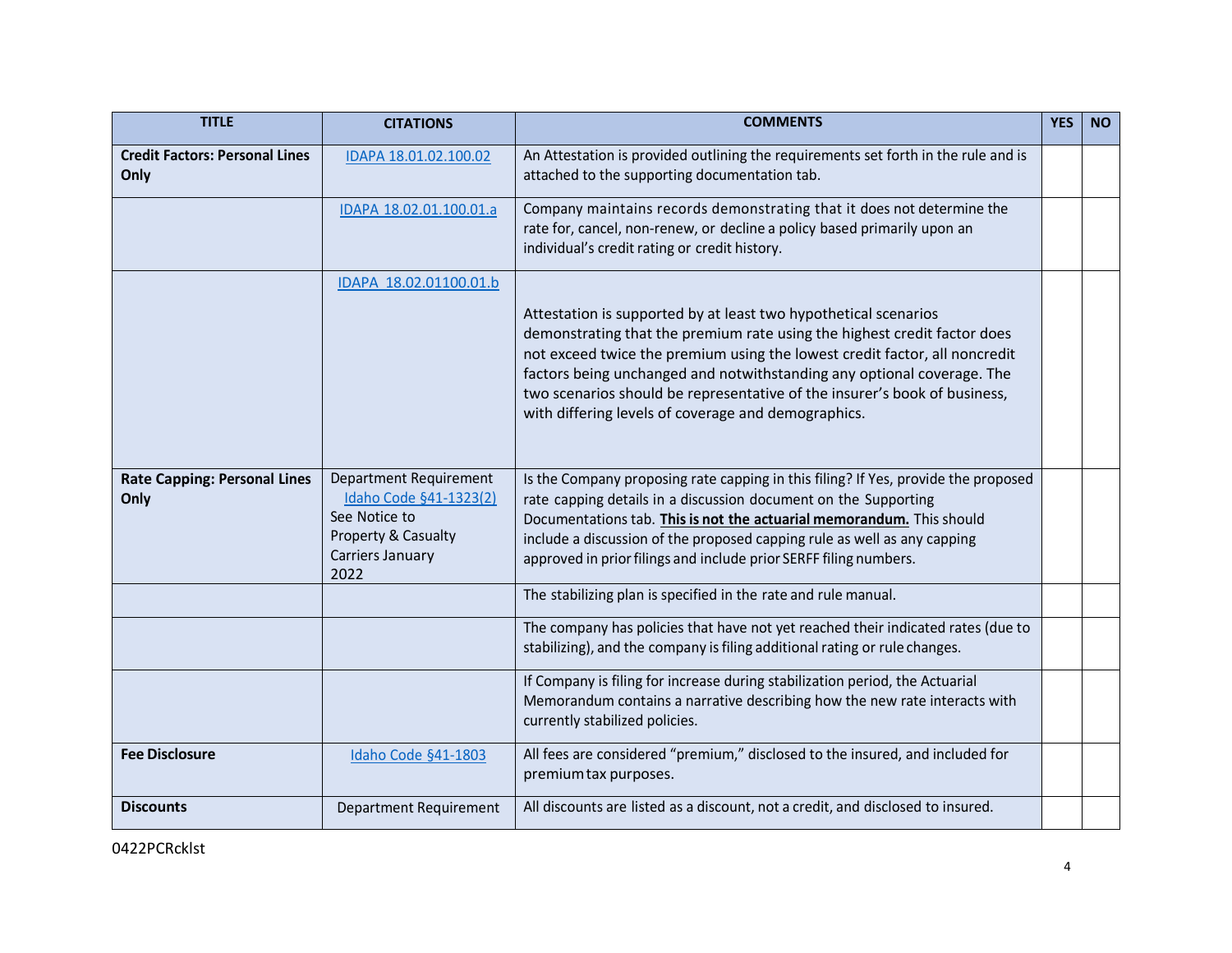| <b>TITLE</b>                                                    | <b>CITATIONS</b>              | <b>COMMENTS</b>                                                                                                                                                                                                 | <b>YES</b> | <b>NO</b> |
|-----------------------------------------------------------------|-------------------------------|-----------------------------------------------------------------------------------------------------------------------------------------------------------------------------------------------------------------|------------|-----------|
| <b>New Discounts over15%</b>                                    | <b>Department Requirement</b> | Actuarial justification for any new discounts that are over 15% is included. The<br>company demonstrates how they were able to apply the benefit to individuals<br>with similar characteristics and not others. |            |           |
| <b>Affinity or Group</b><br><b>Discounts - FictitiousGroups</b> | Idaho Code §41-1317           | The discount for any affinity or group is not being provided to a fictitious<br>group and that there is an actual insurable interest.                                                                           |            |           |
| <b>Rebating</b>                                                 | Idaho Code §41-1314           | Policy does not include rebates, inducements or anything of value unless<br>specified in the contract and in compliance with Idaho Code.                                                                        |            |           |
|                                                                 |                               | <b>AUTO CARRIERS:</b>                                                                                                                                                                                           |            |           |
| <b>Passive Restraint - Risk</b><br>Rating:                      | §49-673(2)(b) and §49-326     | Rating on seat belt violations or citation is prohibited/not included.                                                                                                                                          |            |           |
| <b>Discount for Certain Age</b><br><b>Groups</b>                | Idaho Code § 41-2515          | Policy provides a discount for individuals 55 years and older upon successfully<br>completing an "accident prevention" course.                                                                                  |            |           |
|                                                                 |                               | Provide Comments/reasons for "No Responses Below                                                                                                                                                                |            |           |
|                                                                 |                               |                                                                                                                                                                                                                 |            |           |

**Under Idaho Code § 41-1812, forms must be filed and certified to be in compliance with applicable sections of the Idaho Code. If the forms are later found to be in noncompliance with the Idaho code and rules of the Department, the director shall, in accordance with the Idaho administrative procedures act, prohibit the use of such forms and administrative penalties may be assessed. Insurers would have to correct the forms, retroactive to the date of first use.**